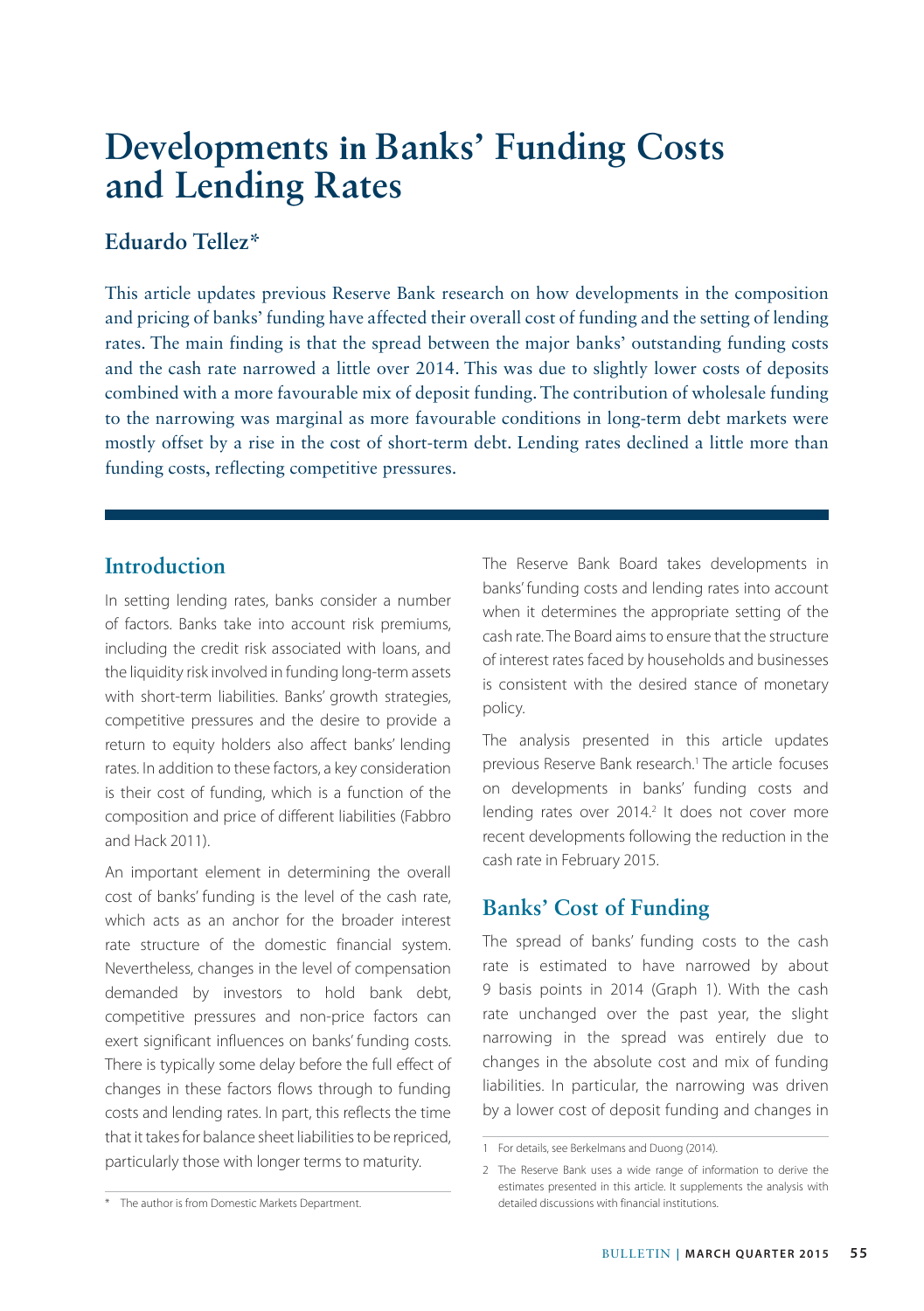

the composition of deposits. Changes in the costs and composition of wholesale funding (i.e. bonds and bills) contributed only marginally to the fall in funding costs. Nonetheless, funding costs relative to the cash rate remain significantly higher than they were before the global financial crisis in 2008.

#### **Deposit funding**

Over 2014, lower deposit costs and changes in the mix of deposits contributed in similar measure to a small narrowing in the overall spread of banks' funding costs to the cash rate. Deposit costs contributed 3 basis points to the narrowing, as competition in the deposit market moderated over the year. This is consistent with the deposit share of banks' funding stabilising through the year and an easing in funding conditions in wholesale markets. Changes in the deposit funding mix also contributed 4 basis points to the overall fall in banks' funding costs, as funding shifted from relatively expensive term deposits to transaction and at-call accounts.

#### Deposit interest rates

Interest rates offered on some types of deposits declined over the year. The cost of outstanding term deposits is estimated to have fallen by about 40 basis points as deposits issued at higher rates matured and were replaced by new deposits at lower rates.<sup>3</sup> Similarly, the major banks' advertised 'specials' on new term deposits fell by about 40 basis points over the past year. The decline outpaced equivalent market benchmark rates over most of the year, although the spread widened at the end of the year due to a sharp decrease in benchmark rates (Graph 2).



The interest rates offered on at-call savings deposits declined by a similar amount to term deposit specials over 2014. However, interest rates on some at-call accounts, such as bonus or reward savings accounts, have been higher than rates on term deposit 'specials' for some years and this continues to be the case (Graph 3). Banks are willing to pay a premium on bonus savings accounts because they are a relatively stable source of funding. This owes to their contractual requirements for minimum monthly deposits or limitations on withdrawals in order to receive a higher interest rate for that month. Moreover, depending on their particular features, these deposits may qualify for a more favourable treatment than other types of deposits under the new liquidity standards recently implemented by the

<sup>3</sup> As a result of the introduction of the Liquidity Coverage Ratio, most banks have changed or are changing the conditions of term deposits to make them explicitly unbreakable.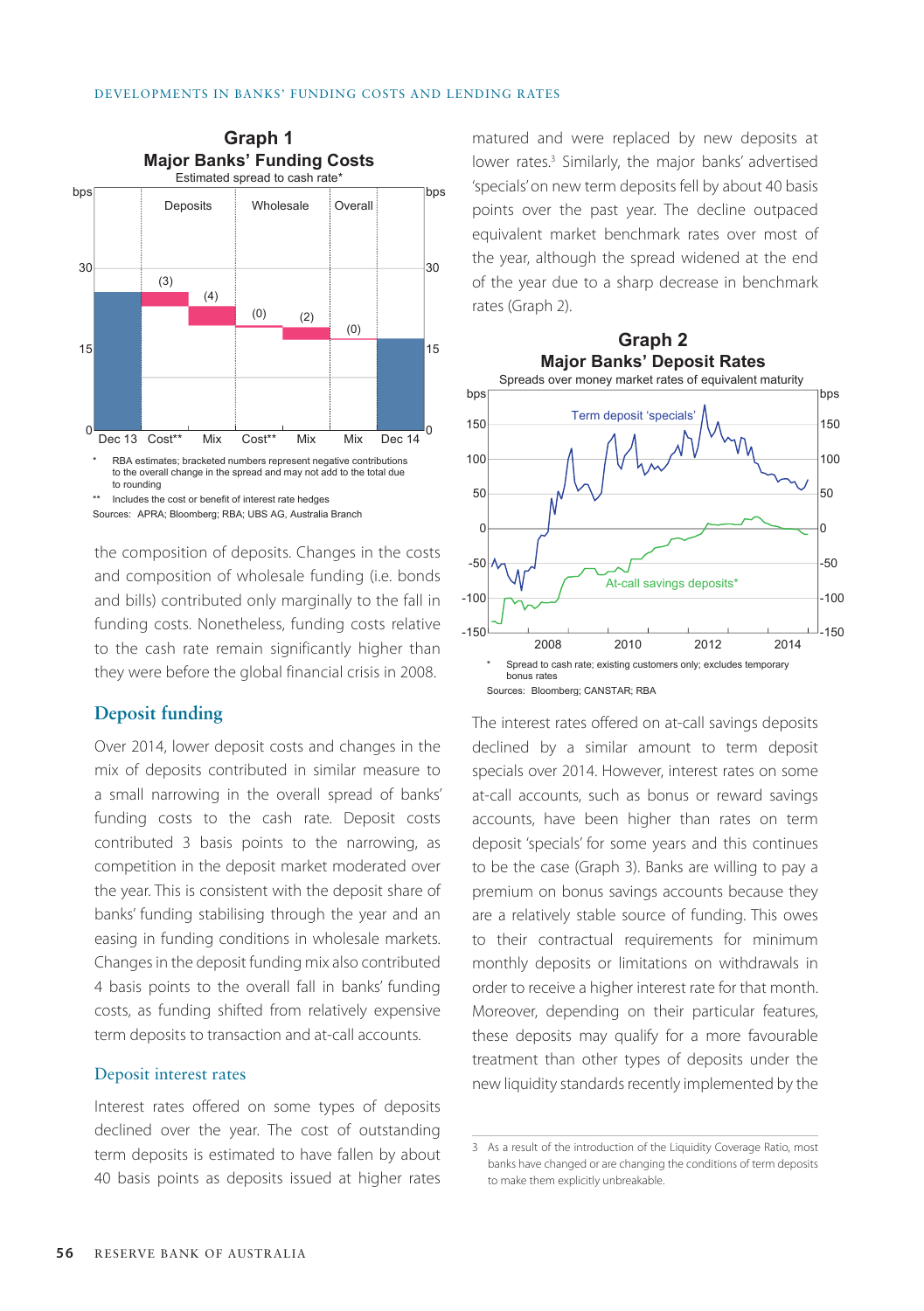

Australian Prudential Regulation Authority.<sup>4</sup> These standards provide a strong incentive for banks to encourage customers to move into deposit products with more stable characteristics.

Interest rates on traditional online savings accounts remained broadly unchanged. These accounts typically offer an interest rate close to the cash rate and are generally repriced in line with movements in the cash rate. To attract new deposit funding without increasing the cost of their existing deposit base, some banks continue to offer an additional bonus of over 100 basis points to new online customers. These bonus rates are generally for a short period of time, such as four months, after which the customer receives the standard online rate.

In an effort to further increase their stable funding base, a few banks also offer notice of withdrawal accounts. These accounts require depositors to provide advance notice (generally a minimum of 31 days) of their intention to withdraw funds from the account. Advertised interest rates for these accounts have been lower than those available for bonus saver accounts and similar to those offered on term deposit 'specials'. Nonetheless, notice of withdrawal accounts only represent a small share of banks' total deposit funding.

As in previous years, many traditional transaction accounts continue to offer zero interest rates. As

they are essentially fixed-rate liabilities, their relative cost depends on the level of the cash rate. Since the cash rate was unchanged over the past year, the contribution of transaction deposits costs to changes in banks' funding costs was negligible (see below for the contribution from changes in the deposit mix).

Banks often attempt to mitigate changes in the cost of transaction deposits relative to the cash rate by using interest rate hedges, which transform these deposit liabilities into a portfolio of variable-rate liabilities. Over the past year, these hedges have contributed a little to the decline in banks' funding costs. Due to the recent sustained low interest rate environment, longer-term fixed rates have fallen, diminishing the benefit to the banks from these hedges. This has resulted in estimates of net payments to banks on new hedging contracts to be lower than net payments on expiring contracts.

Offset deposit accounts, which are linked to a housing loan, continue to grow at a faster rate than other transaction and at-call savings deposits. These accounts are popular with mortgage holders since they reduce the interest calculated on the loan. Their contribution to major banks' funding costs, however, is minor since they only represent a small share of total deposits.

#### Deposit mix

Since mid 2012, the level of funding from transaction and at-call savings deposits has continued to grow, while the level of term deposits has been little changed (Graph 4). Because the cost of outstanding term deposits is higher than most at-call savings deposits and all transaction deposits, this shift in the mix has lowered the cost of deposit funding. Nonetheless, term deposits are still an important source of deposit funding, representing close to 40 per cent of banks' total deposit liabilities.

#### **Wholesale funding**

Over 2014, the direct contribution of changes in wholesale funding costs to changes in banks' funding

<sup>4</sup> For details on the new liability standards, see APRA (2014).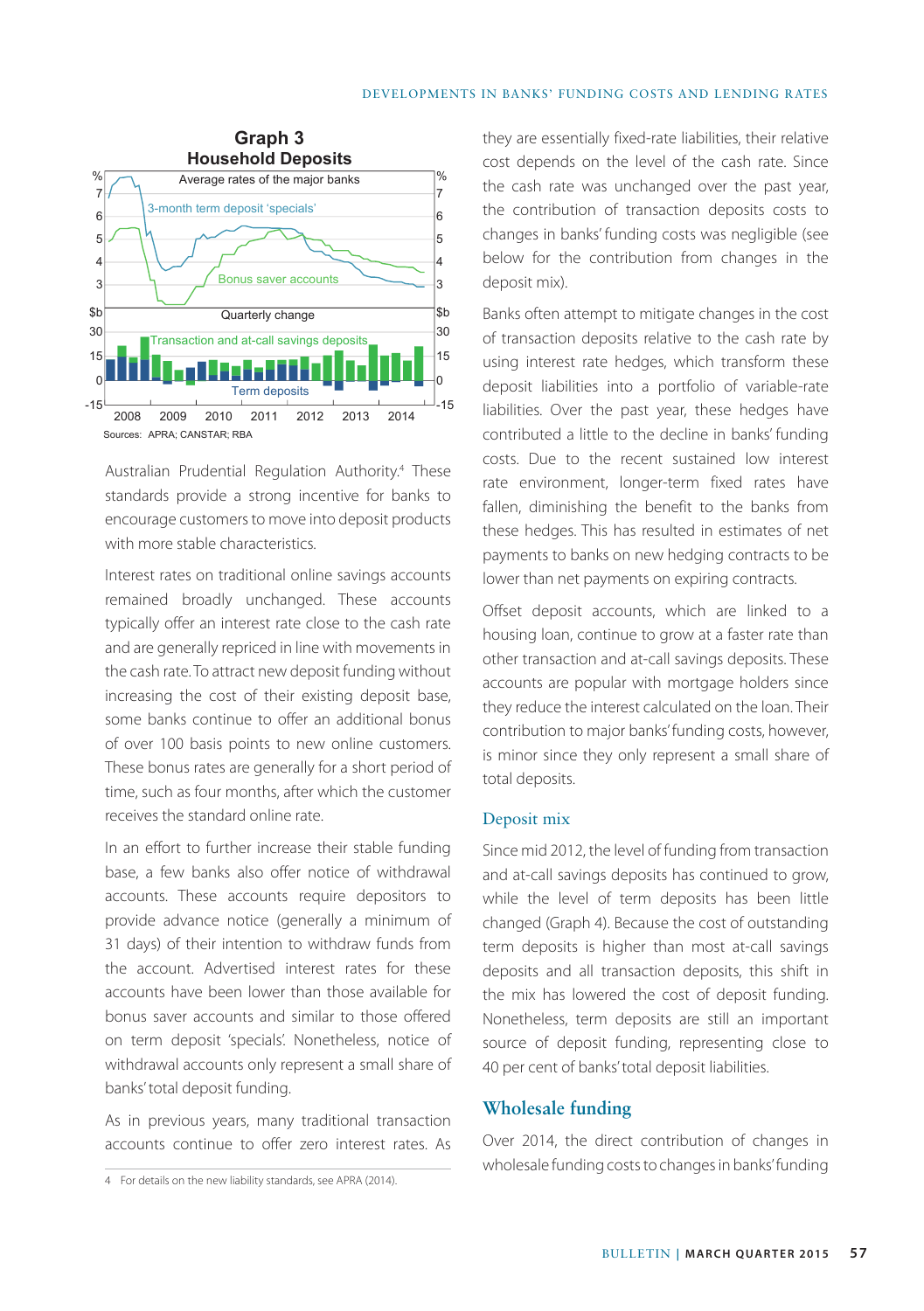

Sources: APRA; RBA

costs was negligible despite significant changes in wholesale funding interest rates. A decline in the cost of long-term debt was broadly offset by an increase in the cost of short-term debt. Similarly, the composition and level of wholesale funding made a marginal contribution to the fall in banks' funding costs. Interest rate hedges on wholesale funding also had a minimal influence on funding costs. Overall, the mix of wholesale debt in banks' funding was little changed over the past year (Graph 5).

The absolute cost of issuing long-term wholesale debt declined substantially over the past year. The fall in yields for major banks' senior unsecured debt was broadly similar to the decrease in benchmark risk-free rates (Graph 6), with a narrowing in spreads over the first half of 2014 reversed in the second half. While spreads are wider than their levels prior to 2007 they remain much narrower than they were during 2008–12. For lower-rated (single A) issuers, conditions improved over the year more than for higher-rated (double A) issuers, with the difference between the two narrowing.

Consistent with more favourable conditions in long-term wholesale markets over 2014, bank bond issuance was higher than in 2013. This partly reflected greater issuance by lower-rated banks as access to a range of funding markets improved significantly over the year. The average cost of outstanding



Includes deposits and intragroup funding from non-residents Sources: APRA; RBA



Sources: Bloomberg; RBA; UBS AG, Australia Branch

bonds continued to decline over the year, as bonds previously issued at higher rates matured and were replaced with bonds issued at lower rates (Graph 7). If spreads on new issuance remain around current levels, the average spread is likely to continue declining for the next few years.

Banks' issuance of covered bonds over 2014 was modest, and similar to 2013 (Graph 8). Covered bonds generally attract lower interest rates than unsecured bonds due to the additional security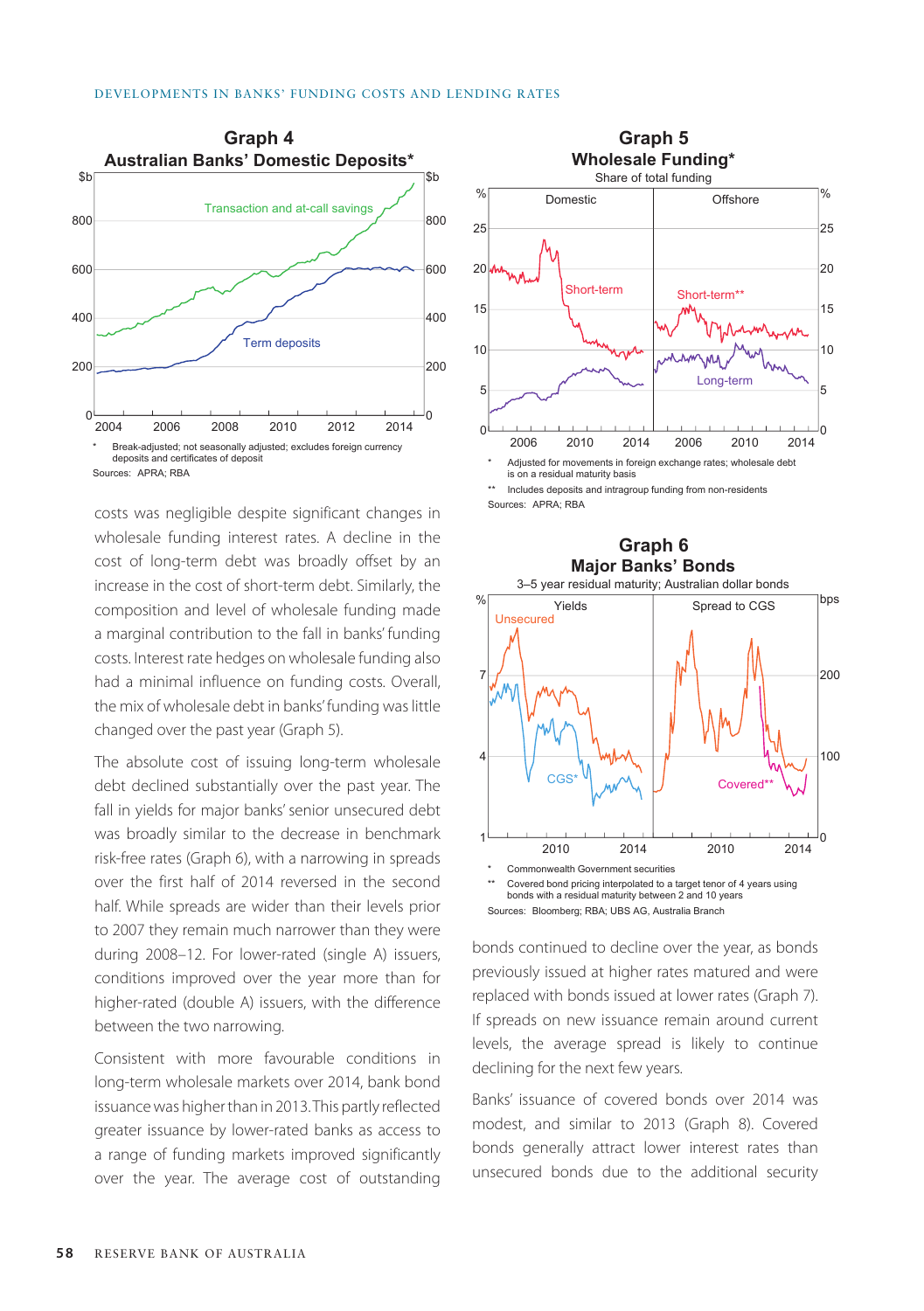





offered to investors from their dedicated pool of collateral, as well as the expanded investor base to which these securities appeal. While Australian banks' covered bond issuances are capped at 8 per cent of domestic assets, banks continue to maintain some spare capacity to issue covered bonds in the event of heightened stress in global financial markets.<sup>5</sup>

In 2014, activity in the securitisation market – particularly for residential mortgage-backed securities (RMBS) – continued its gradual recovery after declining sharply in 2007 (Graph 9). Both major and non-major banks recorded stronger issuance



over the year. In contrast, issuance by non-banks remained weak. RMBS spreads to the bank bill rate continued to narrow a little, with some bank conforming RMBS deals pricing at the tightest spreads since 2007.<sup>6</sup>

Banks' use of short-term wholesale funding (i.e. with maturity less than a year) was little changed over 2014. The composition of short-term debt remains fairly evenly split between domestic and offshore sources. However, ahead of the introduction of the new prudential liquidity regulations, banks increased the term of their domestic short-term issuance and reduced the issuance of 1-month securities.

Relative to expectations of the cash rate (as implied by the 3-month overnight indexed swap rate) the cost of short-term wholesale debt increased over 2014. The widening in the spread between bank bills and overnight indexed swaps was most pronounced at the longer bank bill maturities. In part, this reflected the new prudential liquidity regulations for banks. Under the new regulations, issuing bills with a maturity shorter than 30 days carries a higher relative cost for banks since they would have to hold an equivalent amount of high-quality liquid assets (Debelle 2014).

<sup>5</sup> For further details on covered bonds, see Aylmer (2013).

<sup>6</sup> Conforming mortgage loans are those made to borrowers who meet the normal eligibility requirements of the mainstream lenders.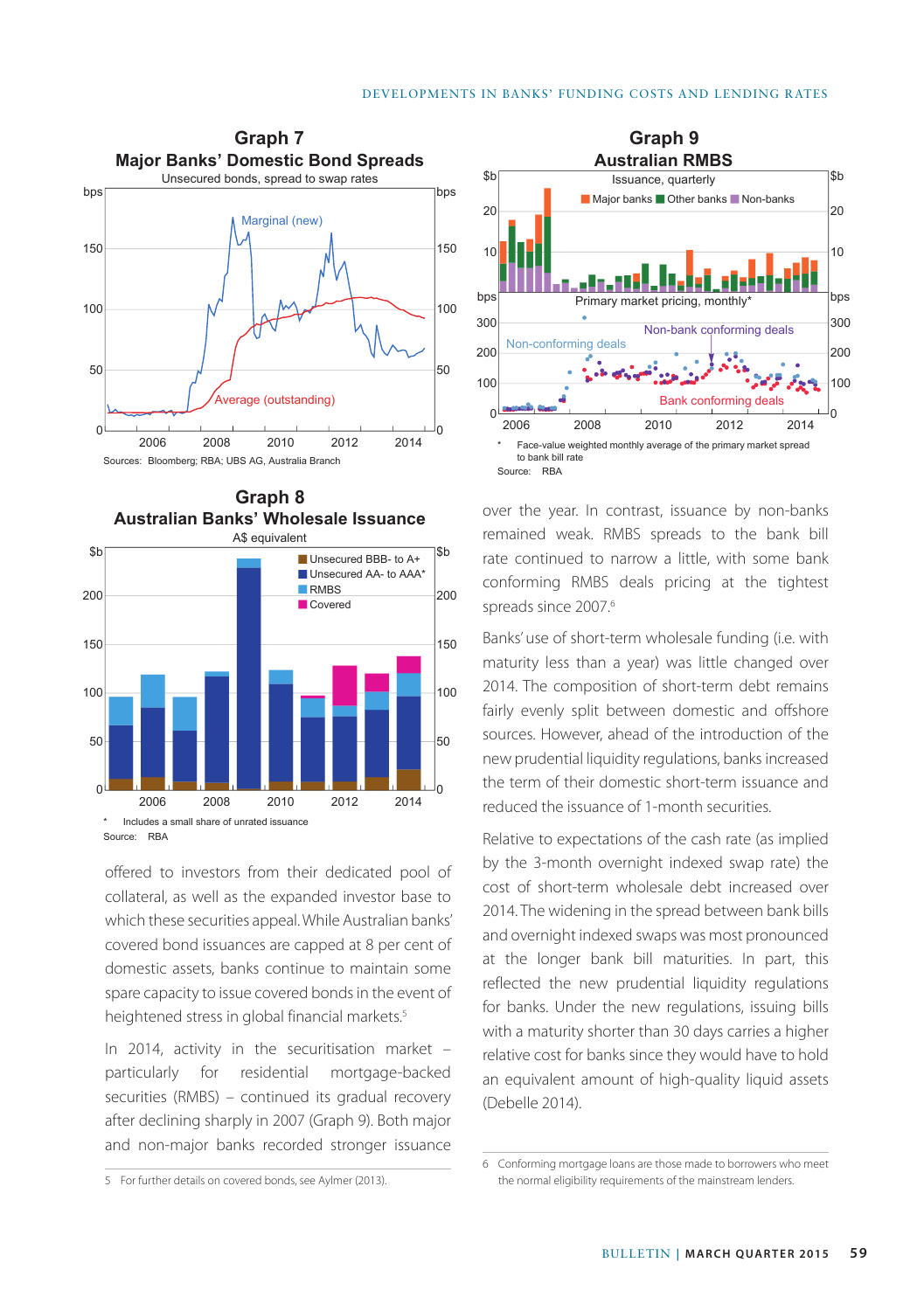#### **Funding composition**

The trend toward a greater use of deposit funding that has been evident over the past five years moderated in 2014 (Graph 10). A small rise in the share of deposits and short-term debt was largely accommodated by a small fall in the share of long-term debt. These changes in the overall funding composition are estimated to have had a negligible effect on the major banks' funding costs relative to the cash rate.



estimated on a residual maturity basis

Includes deposits and intragroup funding from non-residents Sources: APRA; RBA; Standard & Poor's

#### **Overall cost of funding**

As mentioned previously, there are a number of factors that influence banks' total debt funding costs, including changes in risk sentiment and competition for funding sources. These factors affect both the price of banks' funding liabilities and the composition of their balance sheets. Taking the cost of the individual funding sources noted above and weighting them by their share of total bank funding provides an estimate of banks' overall funding costs. Following this approach, over the past year the major banks' funding costs decreased by an estimated 9 basis points, due to a lower cost of deposits and a more favourable mix of funding *within* both deposits and wholesale debt (Graph 11). The small changes in



the mix of funding *between* deposits and wholesale debt made no discernible contribution to the decrease in banks' funding costs.

### **Banks' Lending Rates**

In setting lending rates, banks take account of the cost of funding liabilities and the desired return on equity, as well as the margin designed to cover expected losses from making a loan. After the global financial crisis, increases in the cost of some of these factors – predominantly an increase in banks' funding costs – contributed to a widening of the spread between lending rates and the cash rate. Over the past two years, however, lending spreads have narrowed, driven by decreases in funding costs and competitive pressures in lending markets.

During 2014, the estimated average interest rate on outstanding variable-rate housing loans continued to drift lower relative to the cash rate (Graph 12). The overall outstanding rate declined as new or refinanced loans were written at lower rates than existing and maturing loans. This reflected a sizeable reduction in fixed rates over the year and an increase in the level and availability of discounting below advertised rates.